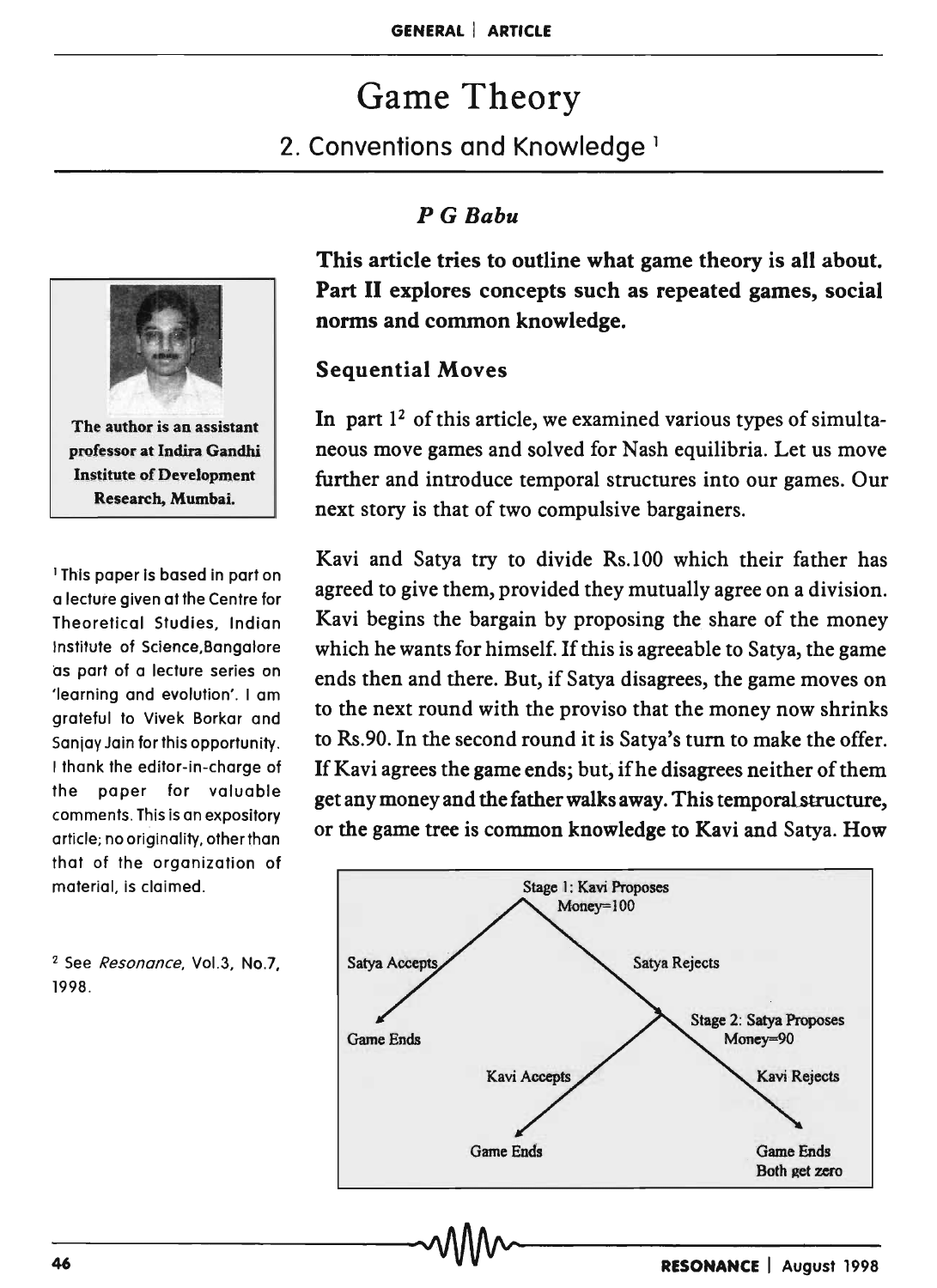much does Kavi keep for himself in the first round?

The above structure of the game (game tree) is known in technical terms as an extensive form game. In such a game, the sequential nature of the players' moves is explicitly modelled. All the information related to who moves when with what information and what are the action choices available to them and when it is their turn to move are laid out explicitly. Such a game modelling approximates the reality better than a normal form game.

To solve such games, one uses backward induction logic. Start from the bottom of the game tree. In stage 2, if Satya proposes to keep all of Rs.90 for himself, Kavi will reject the offer and the game will end with no money for both. Going back to stage 1, Kavi will know for sure that if the game goes to stage 2, Satya will propose Rs.90 and he would end up getting nothing. So, the best he can do is to propose Rs.10 for himself in the first stage. Satya will immediately accept this offer as he can get only that much (viz., Rs.90) if the game moves to the second stage. This game will end in the first time period itself and the first mover has a disadvantage.

Now, assume that the game can go to a third stage where Kavi gets the last move. The similar logic will tell us that Kavi will now possess the last mover advantage. If the game ends in even time periods, the first mover loses; on the contrary, if it ends in odd time periods, the first player to move gains. The solution procedure we have used is known in the technical parlance as 'subgame perfect equilibrium' due to Reinhard Selten for which he won a Nobel Prize in Economics. Note that this solution concept is basically a further refinement of Nash equilibrium. Let us take a small detour in the next section to take a quick look into the notion of common knowledge.

#### Common Knowledge

All along I have been dropping this term 'common knowledge' often without saying much about it. Let us look at the following story to grasp this concept which forms the foundation of game Subgame perfect equilibrium is basically a further refinement of Nash equilibrium.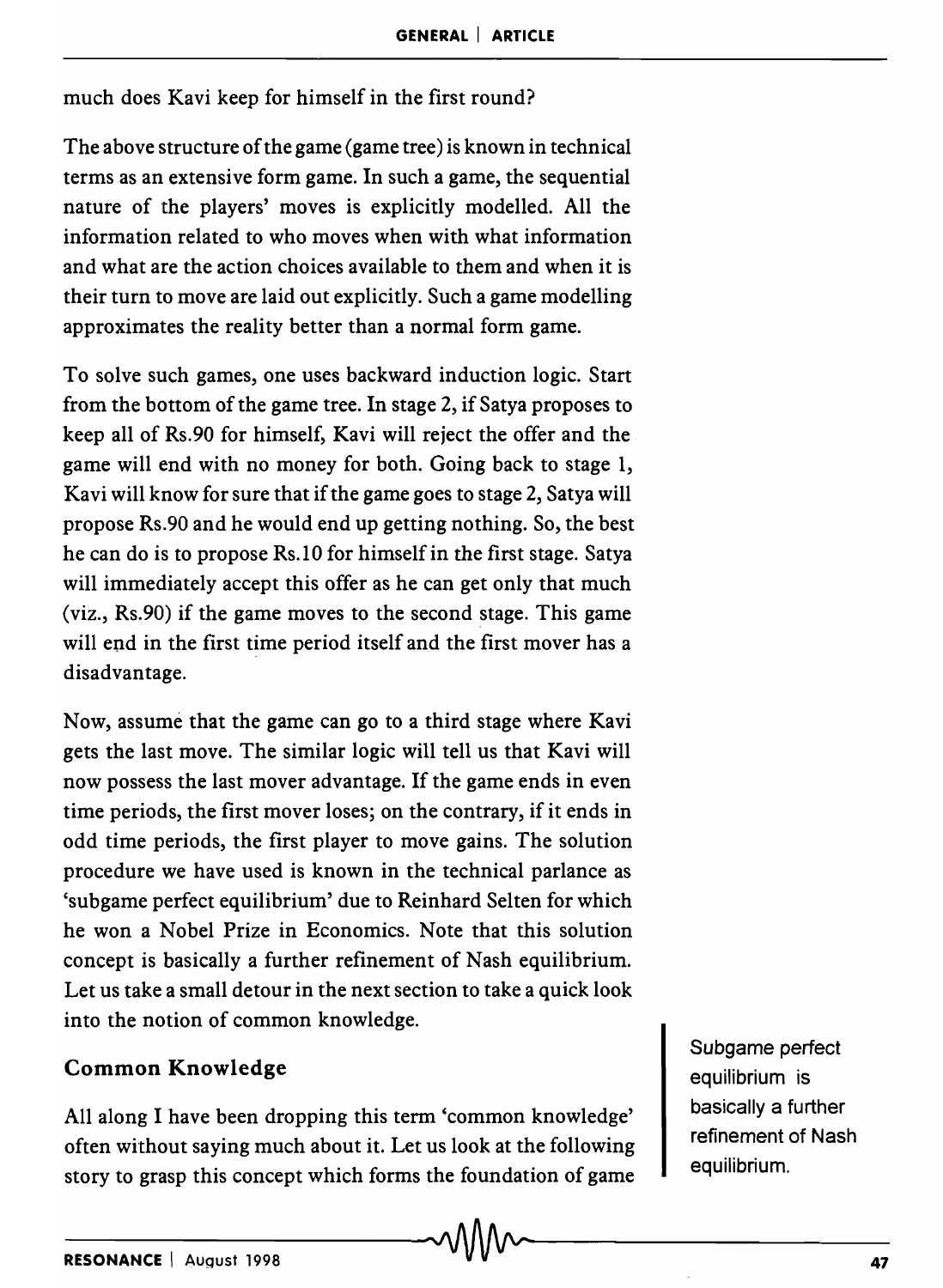theory. The story I am going to recount goes back to Littlewood's *Mathematical Miscellany* (1953). Imagine three girls sitting in a circle, each wearing either a red hat or a white hat. Suppose that all the hats are red and that the students were sleeping when the hats were put on their head by a naughty teacher. As a result, the students do not know which colour hat they are wearing. Now, the teacher enters the class and disturbs their cosy nap and on top of it asks each student to identify the colour of her hat. The students are of course confused as to what the teacher is talking about; but, they can see that the other students are indeed wearing a hat and feel their head to realize that there is a hat on their head too. They are not allowed to remove their hat to see the exact colour. They all cut a sorry figure and admit that they do not know the colour of their respective hats.

Suppose now that the teacher takes pity on the poor kids and decides to give a hint. The hint is given through a remark which the teacher makes in the class: 'there is at least one red hat in the room'. This is a fact well known to all three students as they can very well see at least two red hats in the room. Even though the hint sounds innocuous, it changes the situation dramatically. The teacher then repeats the same question and allows the students to answer one after the another. The first student still cannot tell the colour of her hat and says so; nor can the second student. But, the third student after hearing the answers of the first two can tell that she is wearing a red hat. How can the third student suddenly change her answer? What is at work here? At this stage, I will only utter a magic word, 'common knowledge'.

To solve it we need to get a little more formal. The set of all possible states of the world (for our story) are given by  $\Omega = \{a, b, c\}$  $c, d, e, f, g, h$ ; the possible states are enumerated below for your con venience.

 $a = RRR$ ,  $b = RRW$ ,  $c = RWR$ ,  $d = RWW$ ,  $e = WRR$ ,  $f = WRRW$ ,  $g = WWR$ ,  $h = WWW$ .

Given the teacher's remark, if the first girl looks around and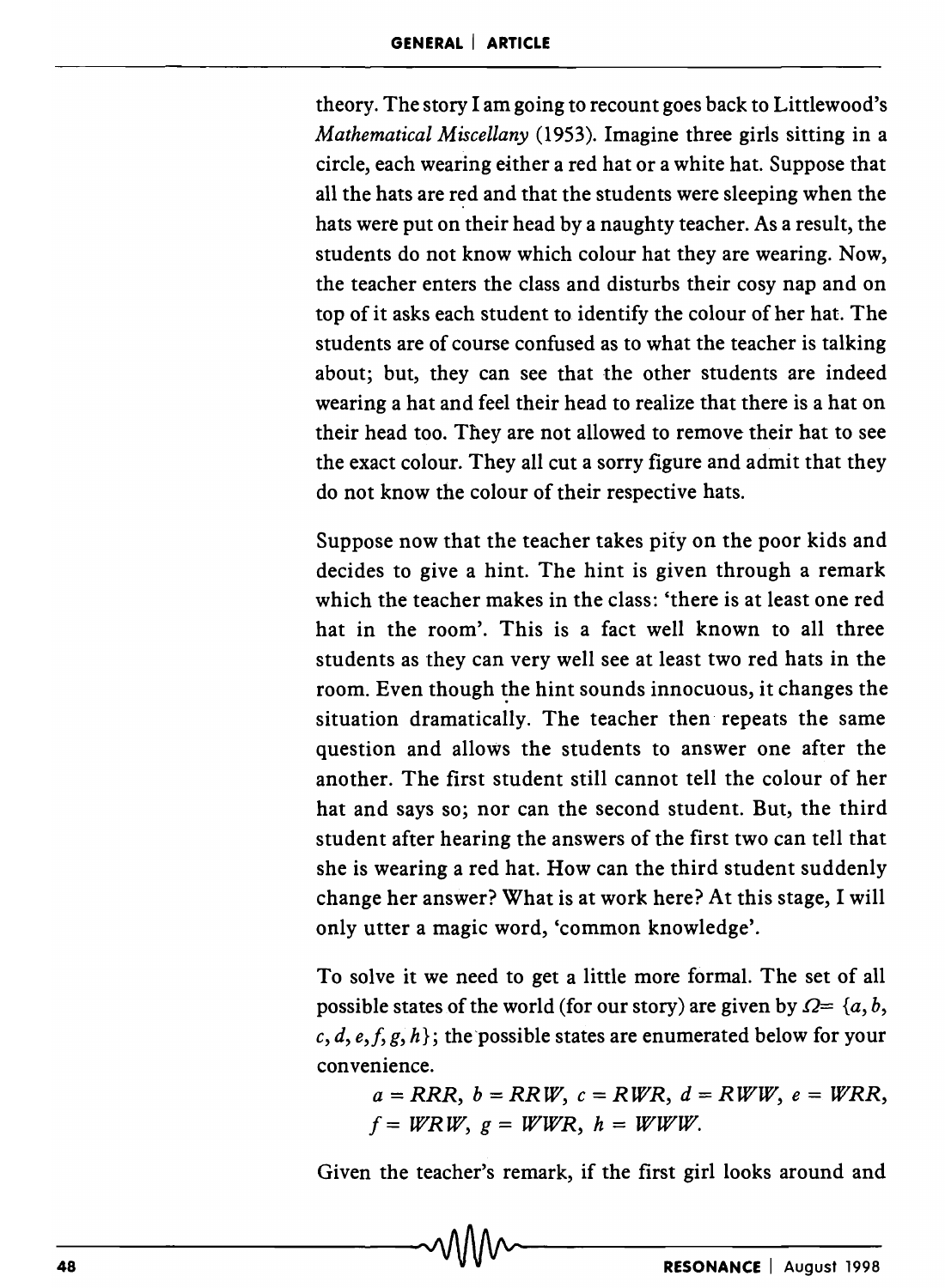finds the second and third girls wearing the red hats, then she will conclude that the true state has to be either *a* or *e.* But, she will not be able to distinguish between the two states. Hence, if the first girl sees two red hats around her then she will only know that either state *a* or *e* has occurred. Similarly, if she finds one red hat and one white hat, then again she will know that either *b* or f has occurred. By similar reasoning, we get the other possibilities.

This kind of (set theoretic) classification of the various possible states of the world according to what one knows is defined as *information partition* in the technical parlance. If one does not have much information to begin with, then the information partition will be coarser<sup>3</sup>. As we get more and better information, the partition gets finer. Let us see how this happens. The initial information partitions for the three girls (using similar reasoning process as that of the first girl) in the class will be:

 $P_1^1 = \{ \{a, e\}, \{b, f\}, \{c, g\}, \{d, h\} \}$  $P_2^1 = \{\{a, c\}, \{b, d\}, \{e, g\}, \{f, h\}\}\$  $P_3^1 = \{ \{a, b\}, \{c, d\}, \{e, f\}, \{g, h\} \}.$ 

Here, the subscript stands for the students and the superscript stands for the level of information. For example, at level 1 only the teacher's remark is known to all. But at the next level, in addition to the teacher's remark, they will also know student l's answer.

By our assumption, the true state is *a.* The event that the player l's hat colour is red is given by,  $E = \{a, b, c, d\}$ . Then, agent 1 is informed of  $P_1(a) = \{a, e\}$  and thus knows that the true state is either  $a = RRR$  or  $e = WRR$ . But, she cannot conclude about her hat colour as  $P_1(a) \not\subset E$  and declares so.

Now, the second girl reasons as follows: the fact that the first girl is not able to tell her hat colour means that state  $h$  is not possible. Why? Because if the first girl had seen two white hats on the heads of the rest, then this fact in combination with the teacher's remark would have convinced her that she is indeed wearing a

<sup>3</sup> Imagine  $P_1 = \{a, b, c, d, e, f, g, g\}$  $h$ }. In this scenario, the first girl knows almost nothing probably because she is so dazed she cannot even make out the hat colour of the other girls.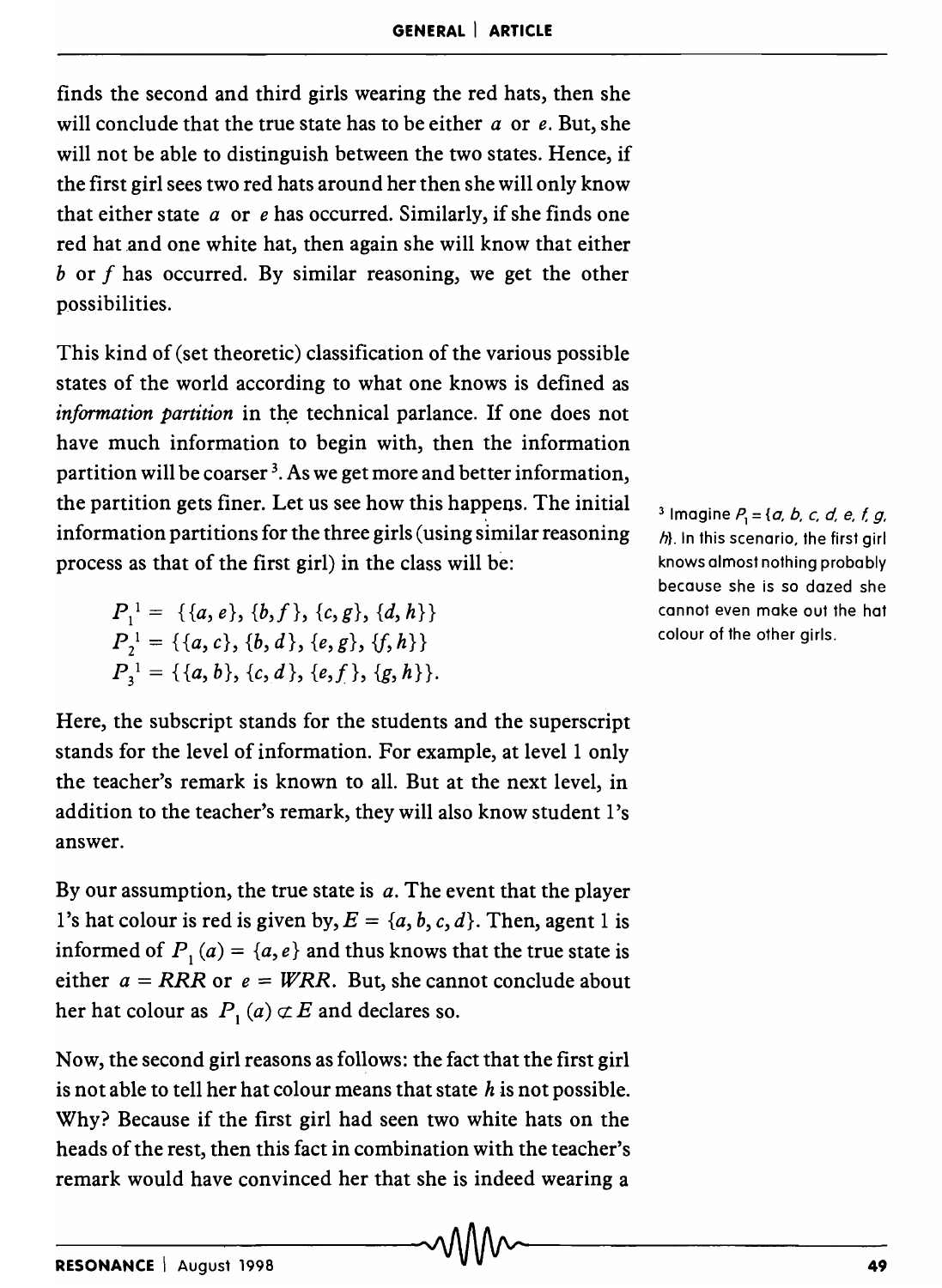red hat. The same logic holds good for state *d* too. As a result of the first student's answer, the second student's information partition becomes finer:

$$
P_2^2 = \{\{a, c\}, \{b\}, \{e, g\}, \{f\}\}\
$$

Does this enhanced information set help student 2 to arrive at her answer? She cannot find the answer as there is no way she can identify her hat colour using any of these information partitions. For example, by our initial assumption of all red hats, f cannot happen. At state  $b$  she sees at least one red hat; but that in conjunction with the teacher's remark reveals nothing new. At the information partition  $\{a, c\}$  again she is not sure whether she is in state a or state c. Note that  $\{e, g\}$  cannot happen either.

Let us see whether the negative replies of the first two students in conjunction with the teacher's remark reveals any new insight to student 3. The states  $b, d, h, f$  are not possible. That would result in 3's new information partition:

 $P_3^3 = \{ \{a\}, \{c\}, \{e\}, \{g\} \}.$ 

You can now easily replicate the reasoning process which leads student 3 to an affirmative answer.

Notice that in our earlier games we have implicitly assumed that the rationality of players (viz., they are interested in maximizing their own payoffs), the structure of the game, and the action sets are common knowledge. Without this assumption, the kind of reasoning which the players in our earlier games have used to arrive at the optimal strategy would fail; check this out in the case of location game.

If you are reluctant to reason out, consider the following age old story. There are two generals belonging to the same country who are waiting on opposite hill tops with their armies. In the valley between these two hills, the enemy is stationed. The war situation is such that the generals can win only if they coordinate their attack on the enemy in the valley simultaneously. As our story takes place at a time when there were no telecommunications,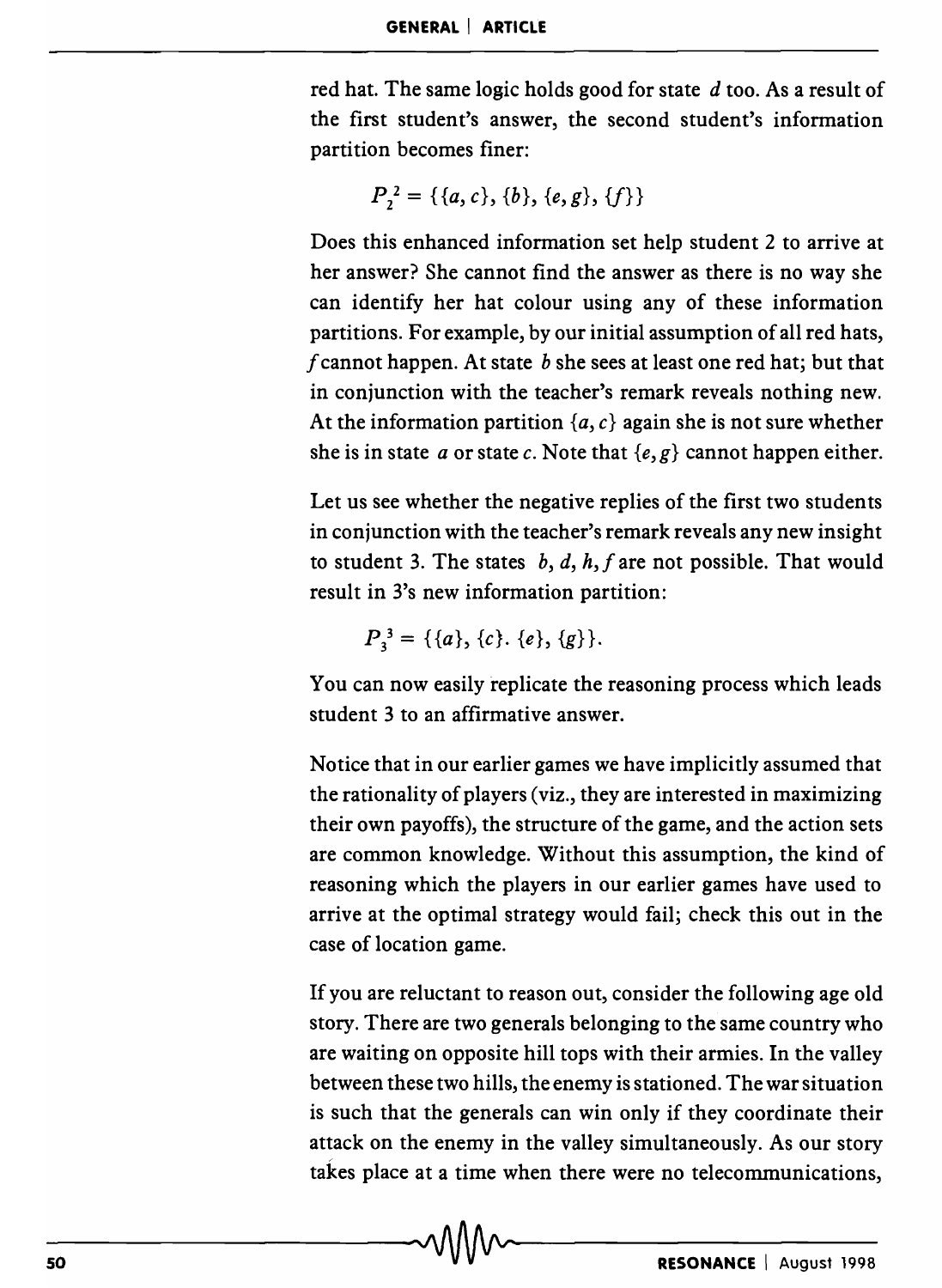our generals are forced to send a messenger to agree on the time of their attack. The messenger has to cross the valley to reach the other general. But, he might be caught by the enemy in the process in which case the general would not know if the other got the message or not. Hence, to know that the message has been read by the other general, it is not enough if the messenger reaches the other hill top safely and delivers the message; he has to come back and report that he has handed over the message. How can the other general be sure that the messenger has gone back safely? Now then, the same logic keeps unfolding and the generals will never be able to coordinate their attacks.

Some of you might object to this outcome saying that it might be due to archaic communication methods. To those of you who think so, I strongly recommend the modern version of the above story told by Ariel Rubinstein (1989) where the messenger has been replaced by an unreliable electronic mail. If you delve deep into the reasons for this outcome, you will find that the problem is due to the fact that messages sent through either a messenger or electronic mail can never become common knowledge.

With this additional knowledge about common knowledge, let us get back to our first story (of part  $1$ ).

#### Repeated Game

Our first story, viz., that of two unfortunate prisoners is famous for just reasons. We said earlier that the only possible solution for the prisoners is to plead guilty. Now, that solution raises an interesting question. Why cannot these two prisoners coordinate on the mutually best outcome, viz., not to plead guilty. In other words, why can not they cooperate?

Consider repeating this game a few times. That is, these two prisoners are engaged in such joint crimes quite a few times and are caught every time. Use the backward induction logic similar to that of our 'compulsive bargainers' story. Start at the last stage. Because this is the last time, even if they had agreed before hand to cooperate, there is nothing which prevents them from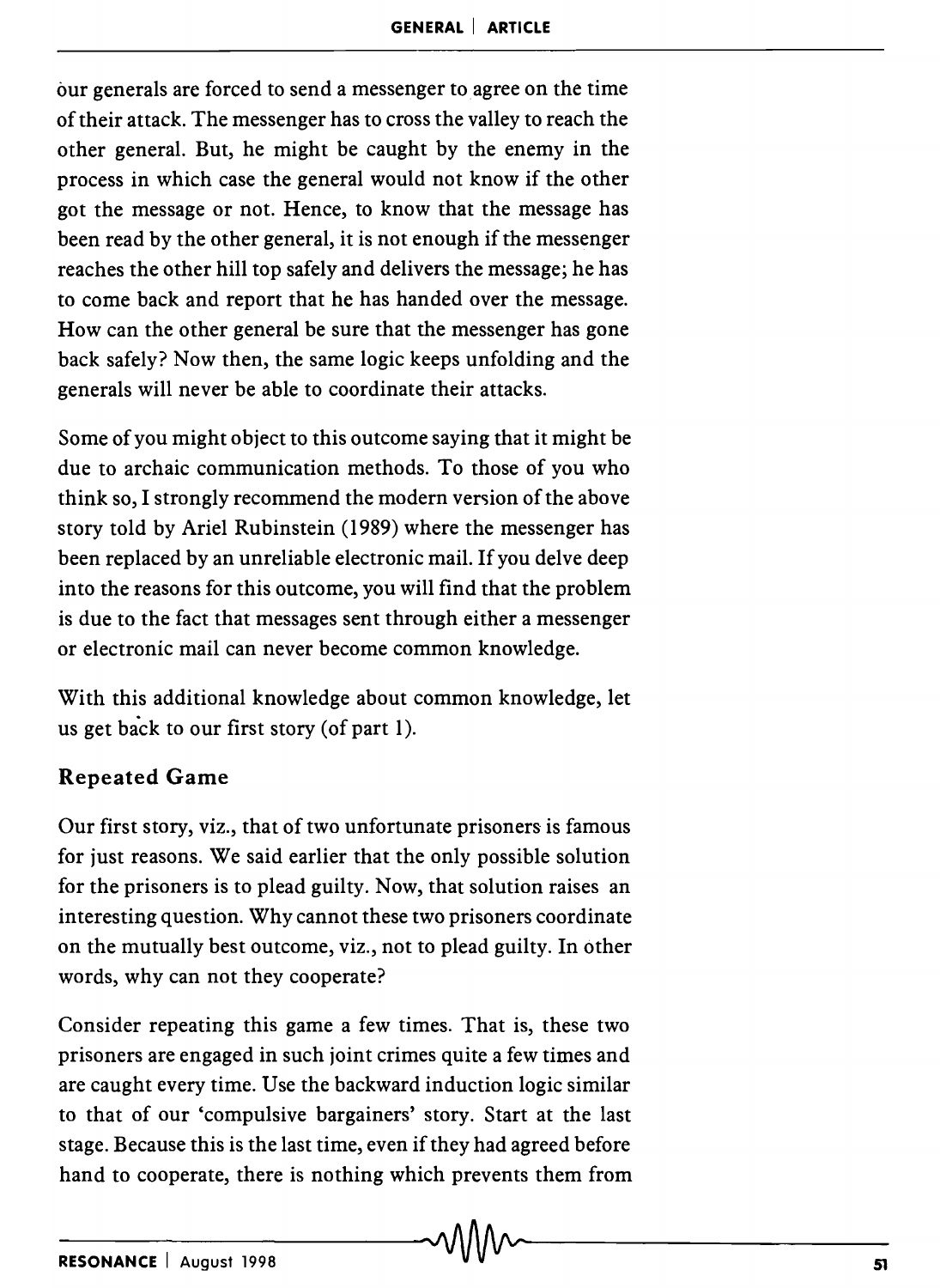breaking that pact and making a one-time gain; in other words, there is no punishment possible for reneging on their earlier oral commitment to cooperate. Hence, it is not in their interest to cooperate with each other in the last stage. Go back to the last but one stage. The same logic unfolds convincing us that any finite repetition of the prisoners' dilemma game will always yield the dismal strategy, viz., to plead guilty.

What happens if there is uncertainty about when the repetition will stop? In other words, we are considering an infinite repetition of the game. Now, we need to introduce individual's time preference into our model. The value of Re.1 today may be quite different from that of tomorrow or the year after; we all talk about inflation. Hence, we need to devalue the payoffs we receive in the future. This is what is known as the discount factor.

We can now easily see that for certain discount factor values, the strategy which stipulates 'cooperation till the opponent does it and punishes the opponent ever after if he deviates from it' produces cooperative solution in the prisoners' dilemma game. But, unfortunately one can sustain whole lot of other strategies as equilibria as well. For example, consider Axelrod's 'Tit for Tat' strategy. According to this, I will do what you do. If you cooperate, I will cooperate; if you do not, then, I also do not choose to cooperate. If one can get tit for tat as equilibrium, one can also get 'tit for two tats' as an equilibrium. This depressing result (depressing because it has multiple Nash equilibria) is known as 'Folk theorem' as it was discovered independently by many game theorists in sixties and seventies.

How can one select one of these many Nash equilibria? Any reasonable theory should tell you how to choose from among many competing solutions. For example, we have been talking in terms of people playing Nash equilibrium strategies in all our decision situations narrated earlier. Why or using what process do, people come to learn to play such strategies? This deep question has led the game theorists to inquire into a variety of interesting issues such as formation of conventions and in general,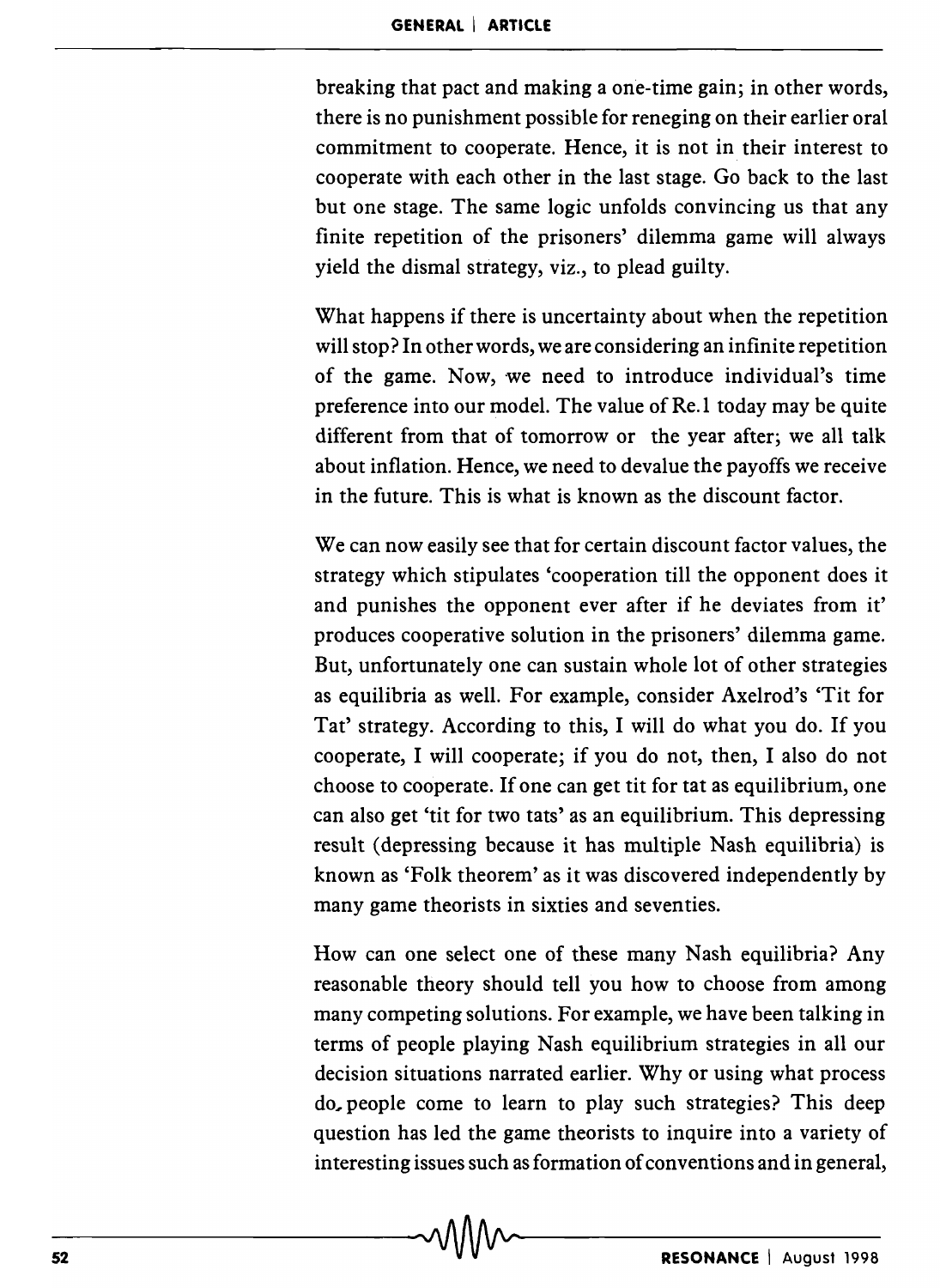the process of learning. We turn now to this important question.

#### Norms and Conventions

The above is not a purely abstract question. For example, any human society can get into one of many types of conventions. But, why in reality do we find the societies sticking to one and not the other. Why do we Indians not accept torn rupee notes? How do rumours spread so fast across a vast geographical distance? Why do we have stereotypes such as South Indians and North Indians? These are a few of many examples of one of the most striking regularities of human life, viz., *localized conformity.* 

The crux is that 'learning by observing others' can explain the conformity, idiosyncrasy and fragility of human behaviour. When people can observe other's behaviour, they often end up making same choices and hence *conformity* results. If the early movers err, followers are likely to imitate too, hence we get to see *idiosyncratic* choices. If later on, a few people start behaving differently (for example, from observing the mistakes of others), a sudden phase change occurs whereby the old convention is swept away by a new one yielding *fragility.* 

Consider Gary Becker's analysis of restaurant pricing (Becker, 1991). Two sea food restaurants in Palo Alto serve the same kind of food with similar prices, comparable service and amenities. Yet one is half empty. Becker being the epitome of rationality, wonders why the popular restaurant cannot increase its prices so as to maximize profits and reduce the long queues. Becker's reasoning leads him to believe that people would like to dine in an 'in' restaurant. By raising prices, one might reduce the long queues and inadvertently lower the 'in'ness of the restaurant. If the price is raised a little too high, this process would feed on itself and the conspicuously large clientele will soon vanish into the thin air (probably into the neighbouring restaurant).

Why should it happen so? Those ahead of you in the queue give you some information. Perhaps the food is good here. And perhaps those ahead of you know the quality of the food better

Why does a human society get into one of many types of conventions?

The crux is that 'learning by observing others' can explain the conformity, idiosyncrasy and fragility of human behaviour.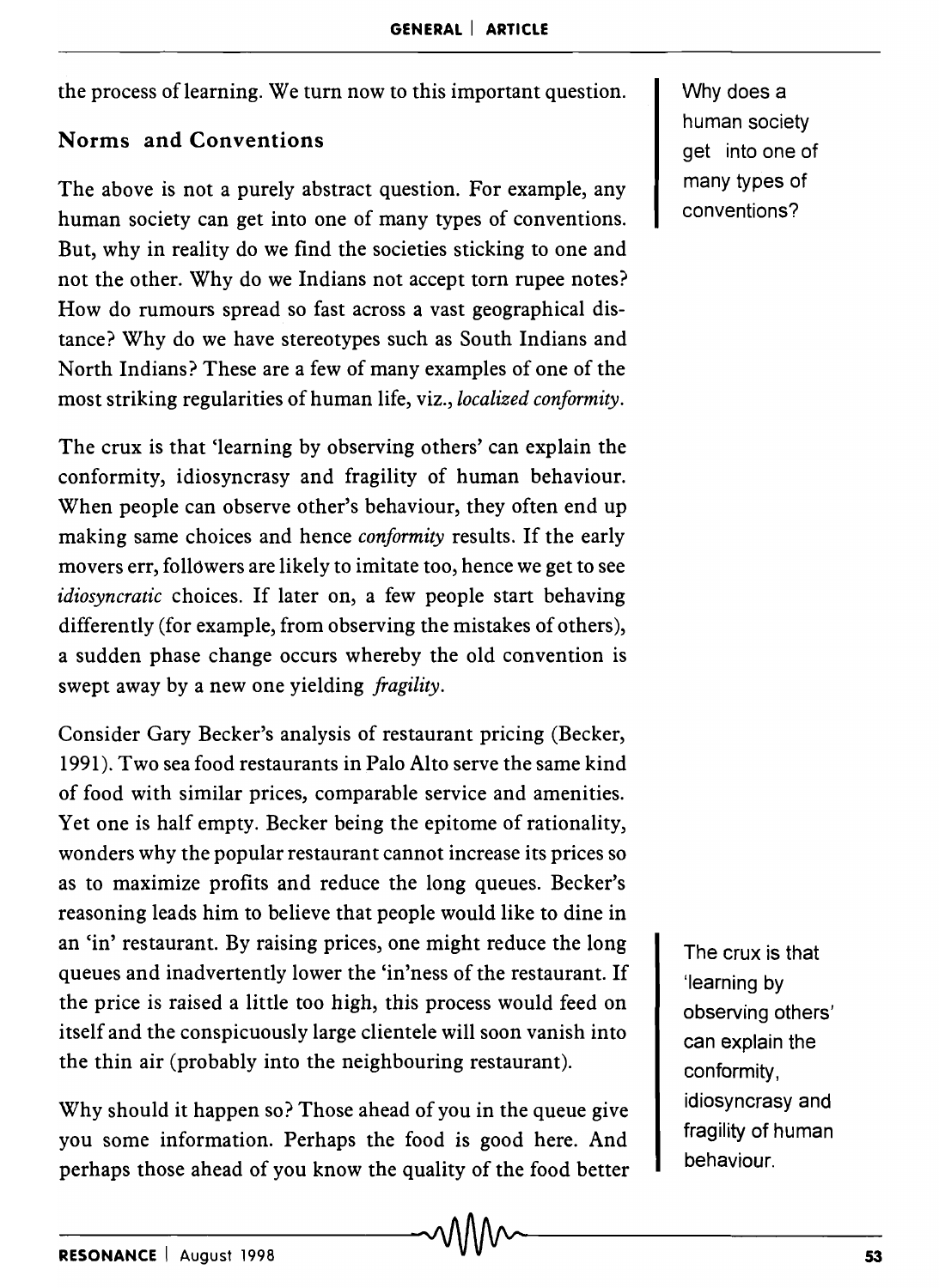than you do. So, you follow them, even if your own limited information suggests a different course of food. Thanks to this *self-reinforcing* tendency, the seller has a strong incentive to induce early movers to buy (or eat). Hence, one sees the practice of introductory offers for new products in real life.

I will narrate one personal experience which confirms this hypothesis. During my visit to Jerusalem, I (along with some others) was hunting for a Falaffel shop. Falaffel is the most popular vegetarian food in Israel. We were walking all over the city centre and finally chose one shop, called 'King of Falaffel' shop at the King George Street. There was a Falaffel shop right next to this one selling for nearly the same price. But, we did not go there. Now, reasoning backwards, I think we chose this shop just because it had lots of crowd. Much later we found out to our amazement that this is the only Falaffel shop in entire Jerusalem to sell Falaffel for three shekels (Israeli currency): *Localized conformity!* 

If you are not convinced by this example, consider a more sobering experience of submitting a scholarly manuscript to an equally scholarly journal for a second time (which I presume most of you would be doing soon). If the second set of referees know that the paper was rejected by some other journal, he or she would certainly form a preconceived notion about the quality of the paper and chances are that the paper would be rejected. If it becomes widely known, even a good paper might never get published. You can also think about the possible havoc played by the gaps in one's resume; even a strong applicant might get frozen in the job market.

We categorize such situations under the heading, ' *informational cascades'.* An informational cascade occurs whenever the information implicit in the predecessors' actions is so conclusive that a rational follower will unconditionally imitate them, without regard to the information from other sources. Such cascades, as they are usually based on very little information, can easily be reversed. The system bounces around randomly until it reaches

An informational cascade occurs whenever the information implicit in the predecessors' actions is so conclusive that a rational follower will unconditionally imitate them, without regard to the information from other sources.